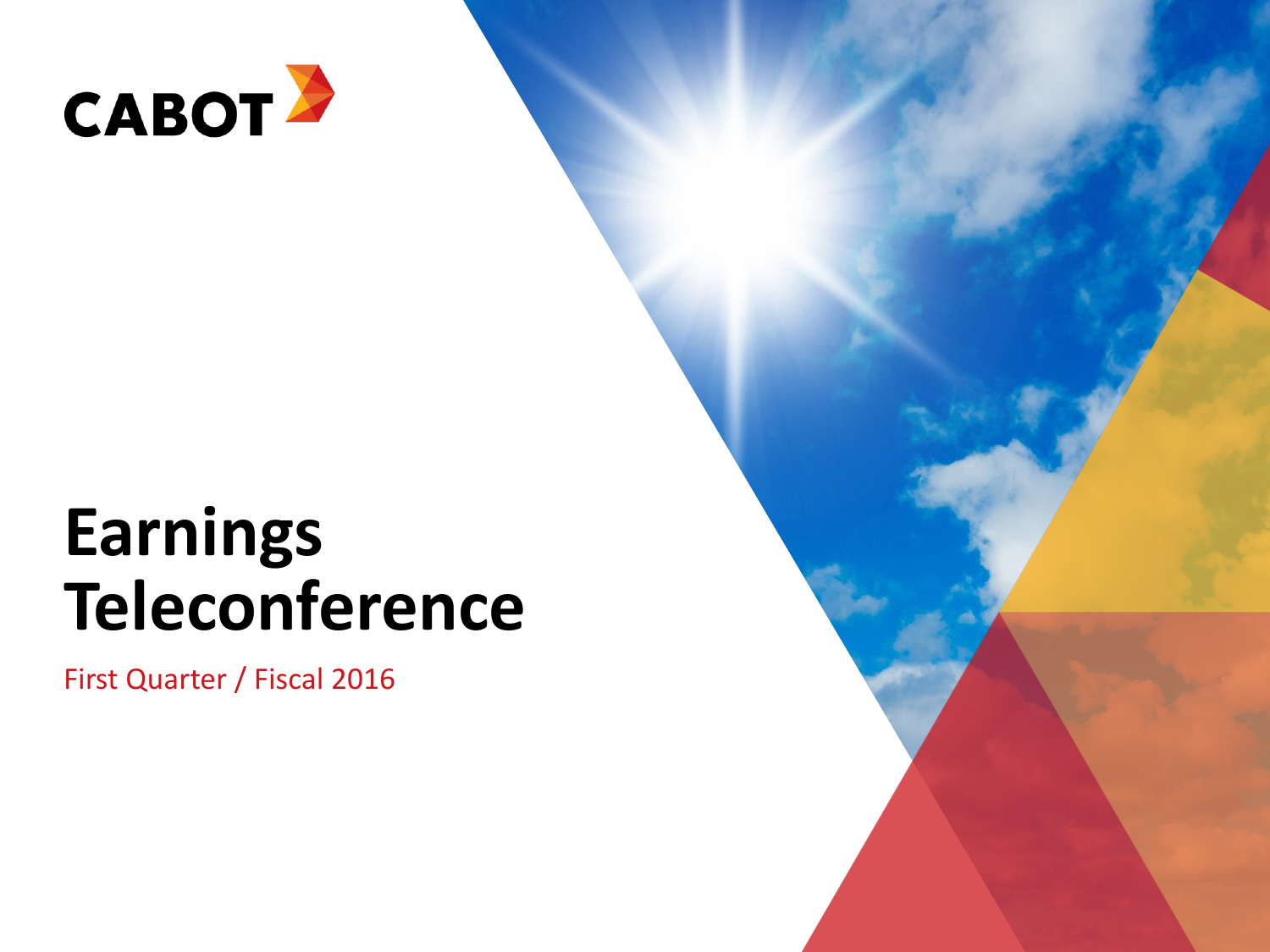### **Forward Looking Statements, Use of Non-GAAP Financial Measures & Definitions of Terms Used**

This presentation contains forward-looking statements based on management's current expectations, estimates and projections. All statements that address expectations or projections about the future, including our statements addressing our expectations for volume and earnings growth, demand for our products; our statements addressing our anticipated share of the market for activated carbon products for mercury removal customers in North America; expectations relating to capital expenditures, and our operating tax rate for fiscal 2016, and statements addressing our cost reduction program and future financial performance, are forward-looking statements. These statements are not guarantees of future performance and are subject to risks, uncertainties, potentially inaccurate assumptions, and other factors, some of which are beyond our control and difficult to predict. If known or unknown risks materialize, or should underlying assumptions prove inaccurate, our actual results could differ materially from past results and from those expressed in the forward-looking statement. Important factors that could cause our results to differ materially from those expressed in the forward-looking statements include, but are not limited to lower than expected demand for our products; the loss of one or more of our important customers; the timing of implementation of environmental regulations, including the U.S. EPA MATS regulations; our failure to develop new products or to keep pace with technological developments; patent rights of others; the timely commercialization of products under development (which may be disrupted or delayed by technical difficulties, market acceptance, competitors' new products, as well as difficulties in moving from the experimental stage to the production stage); changes in raw material costs; demand for our customers' products; competitors' reactions to market conditions; delays in the successful integration of structural changes, including acquisitions or joint ventures; the laws, regulations, policies and economic conditions, including inflation, interest and foreign currency exchange rates, of countries where we do business; and severe weather events that cause business interruptions, including plant and power outages or disruptions in supplier or customer operations. These factors are discussed more fully in the reports we file with the Securities and Exchange Commission, particularly our latest annual report on Form 10-K.

This presentation includes references to adjusted earnings per share (EPS), total segment EBIT, adjusted EBITDA, and operating tax rate, which are non-GAAP measures. A reconciliation of adjusted EPS to EPS from continuing operations, the most directly comparable GAAP financial measure, a reconciliation of total segment EBIT to Income (Loss) from continuing operations before taxes, the most directly comparable GAAP financial measure, and a reconciliation of operating tax rate to effective tax rate, the most directly comparable GAAP financial measure, are provided in the tables included in our first quarter earnings release and filed on our Current Report on Form 8-K dated February 1, 2016. The definition of adjusted EBITDA is included in our first quarter earnings release as filed in our Current Report on Form 8-K dated February 1, 2016 and a reconciliation of adjusted EBITDA from segment EBIT for the first quarter of fiscal year 2016 is provided in the investor section of our website at [http://investor.cabot-corp.com](http://investor.cabot-corp.com/), under the Non-GAAP Reconciliations section.

The term "operating tax rate" represents the tax rate on our recurring operating results. This rate excludes discrete tax items, which are unusual or infrequent items that are excluded from the estimated annual effective tax rate and other tax items, including the impact of the timing of losses in certain jurisdictions, cumulative rate adjustment and the impact of certain items on both operating income and tax provision.

The term "product mix" refers to the mix of types and grade of products sold or the mix of geographic regions where products are sold, and the positive or negative impact this has on the revenue or profitability of the business or segment.

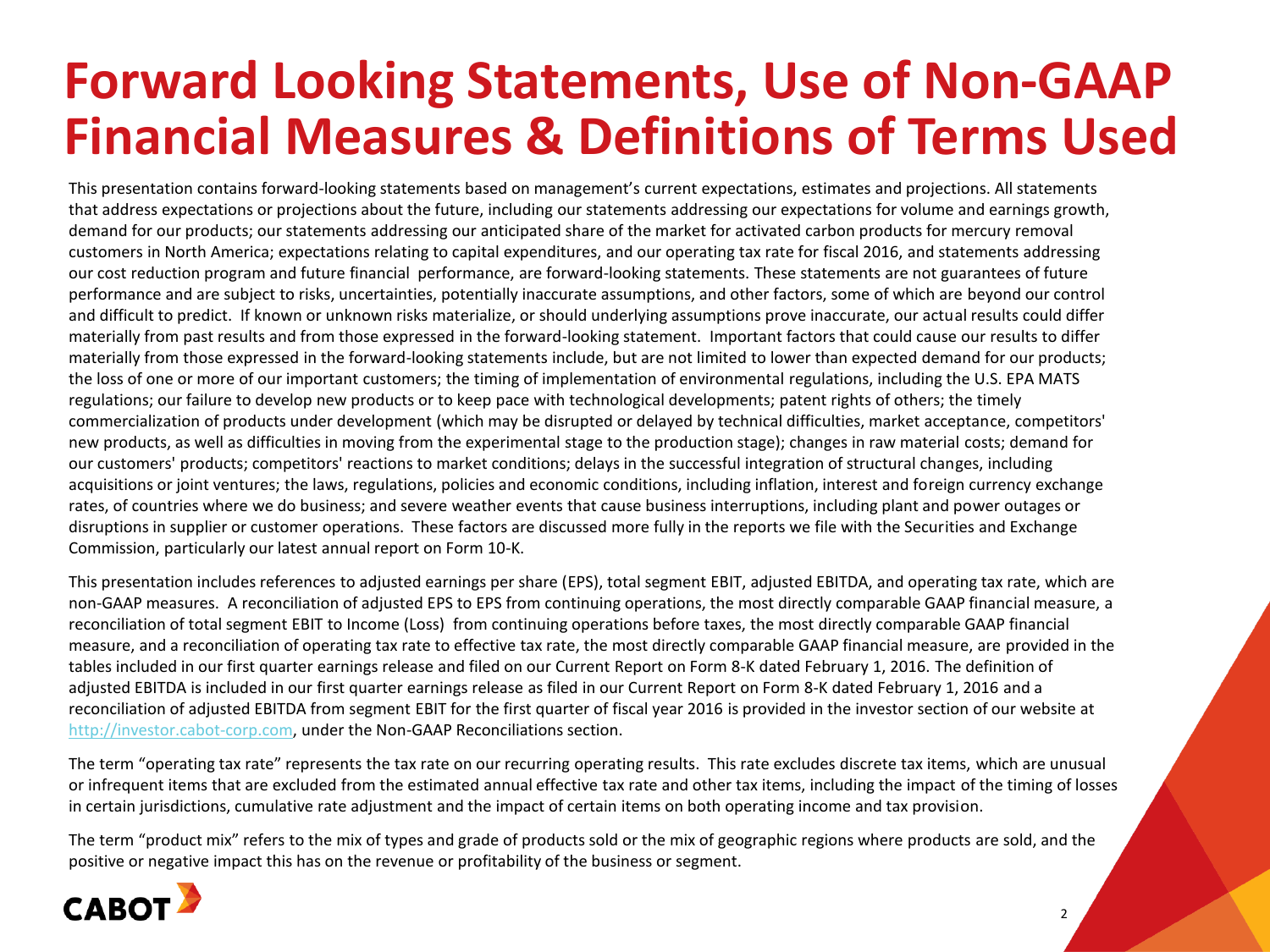# **Q1 2016 Highlights**



| <b>Operating Performance</b>               |            |                  |  |
|--------------------------------------------|------------|------------------|--|
|                                            | Q1<br>2016 | $\bf Q1$<br>2015 |  |
| <b>Total Segment EBIT</b><br>(in millions) | \$71       | \$97             |  |
| <b>Adjusted EPS</b>                        | \$0.51     | \$0.80           |  |
| <b>Adjusted EBITDA</b><br>(in millions)    | \$100      | \$133            |  |

- **Global macroeconomic headwinds impacted volumes and margins**
- **Third consecutive quarter of record EBIT for the Performance Chemicals segment**
- **Implemented restructuring plans to reduce costs by \$55 million in fiscal 2016 compared to fiscal 2015**
- **Strong cash flow generation used to return cash to shareholders**
	- \$14 million of dividends
	- \$11 million of share repurchases

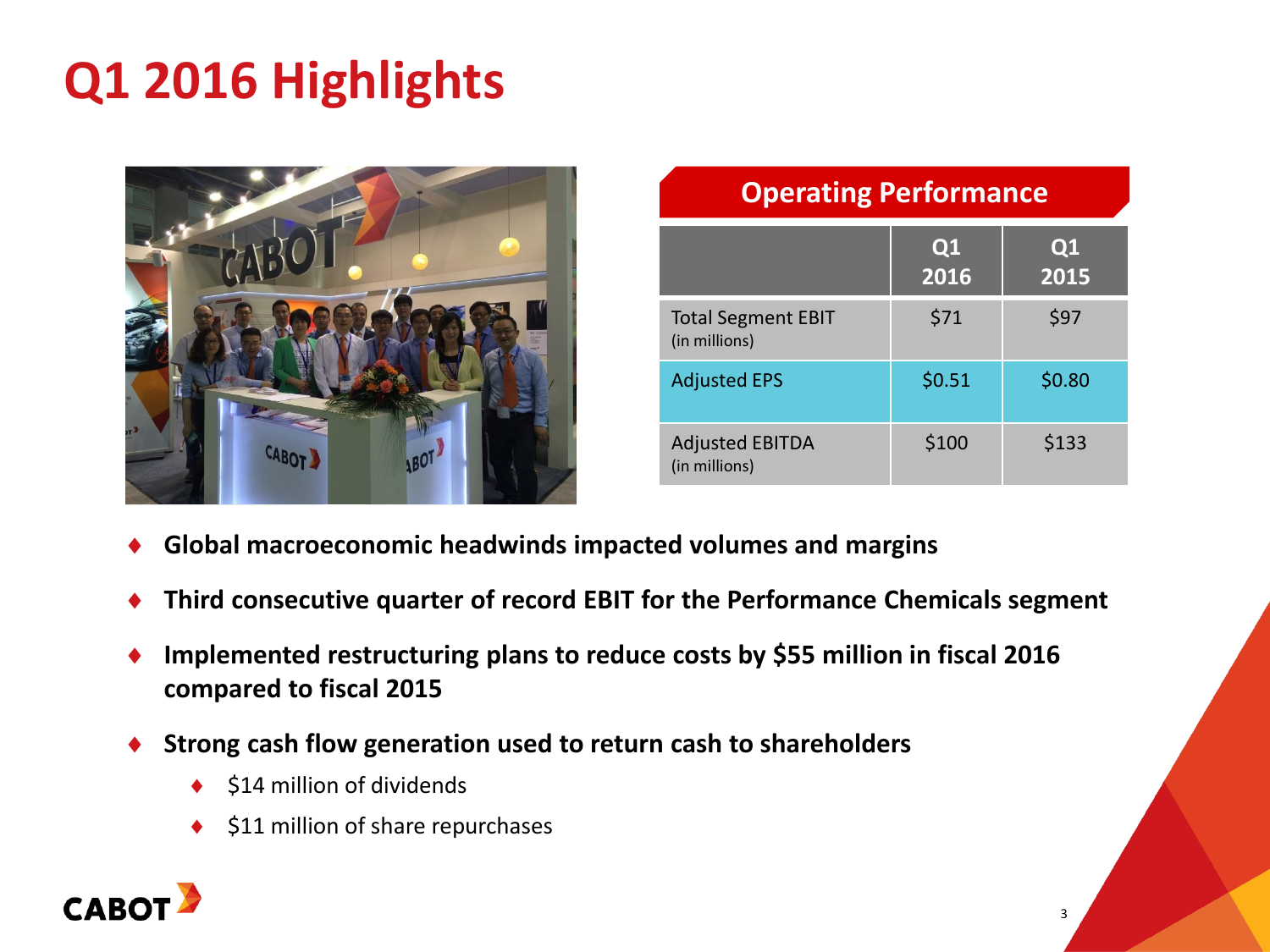# **Reinforcement Materials Segment**



### **Q1 Key Highlights**

- Margin pressure as compared to the prior year
- ♦ Volumes declined year-over-year due to lower CY 2015 contractual volumes in North America and slowing demand in China
- Improved fixed costs year-overyear

#### **Operating Performance**

| In millions           | Q1<br>2016 | Q1<br>2015 | Q <sub>4</sub><br>2015 |
|-----------------------|------------|------------|------------------------|
| Segment EBIT          | \$26       | \$53       | \$31                   |
| <b>Segment EBITDA</b> | \$46       | \$75       | \$50                   |

#### **Segment Outlook**

- Growth anticipated in Europe and North America in 2016
- Challenging outlook for emerging markets

4

- Improved mix from CY 2016 contracts
- Benefit from cost savings

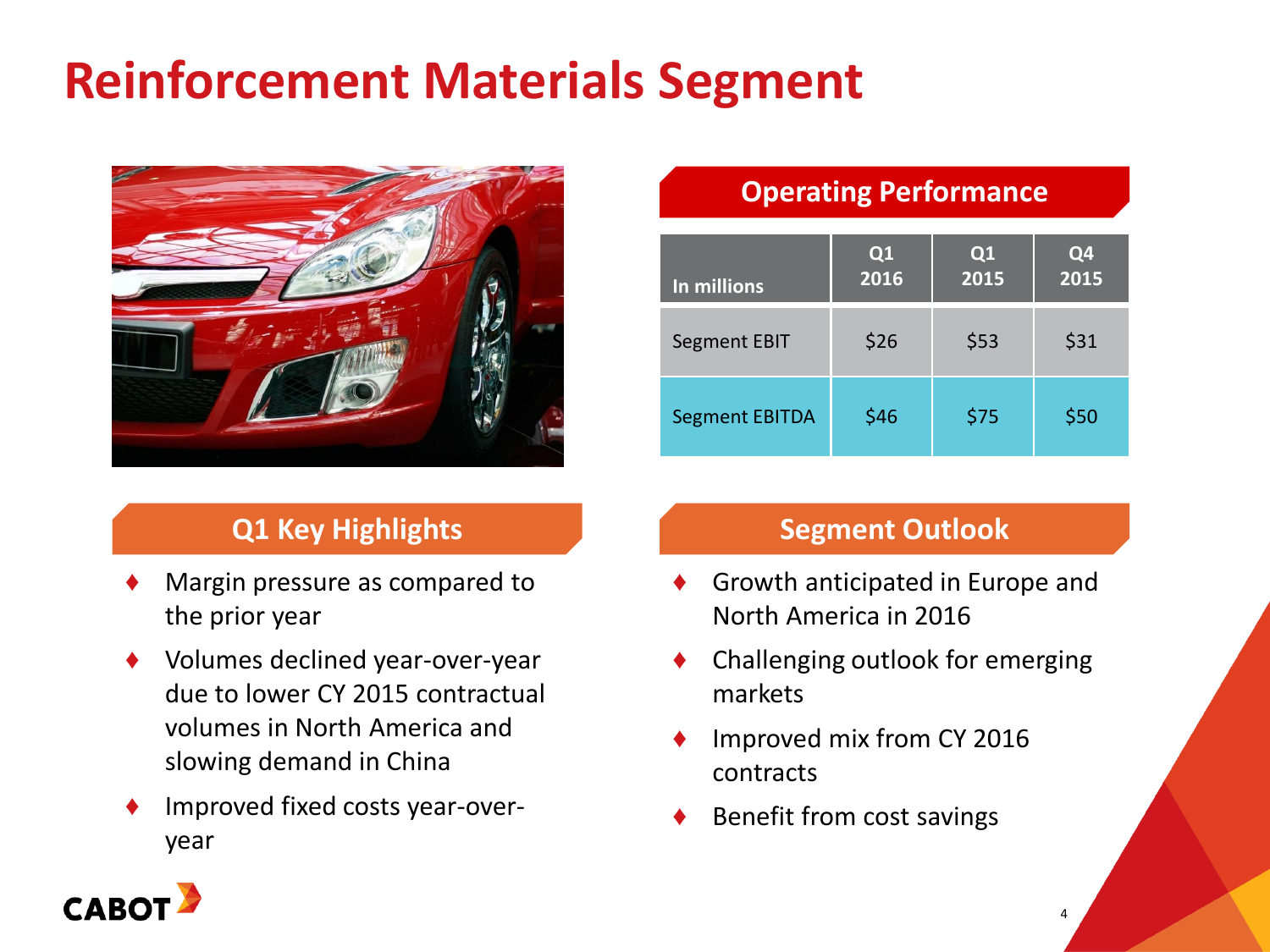## **Performance Chemicals Segment**



### **Q1 Key Highlights**

- Margin expansion
- Volumes increased 7% year-overyear in Specialty Carbons and Formulations
- Improved fixed costs year-overyear
- Foreign currency unfavorable by \$3 million

#### **Operating Performance**

| In millions           | Q <sub>1</sub><br>2016 | Q <sub>1</sub><br>2015 | Q <sub>4</sub><br>2015 |
|-----------------------|------------------------|------------------------|------------------------|
| <b>Segment EBIT</b>   | \$50                   | \$39                   | \$49                   |
| <b>Segment EBITDA</b> | \$62                   | \$53                   | \$63                   |

#### **Segment Outlook**

- Growth expected in automotive applications
- Penetration of new high-value products
- Benefit from cost savings

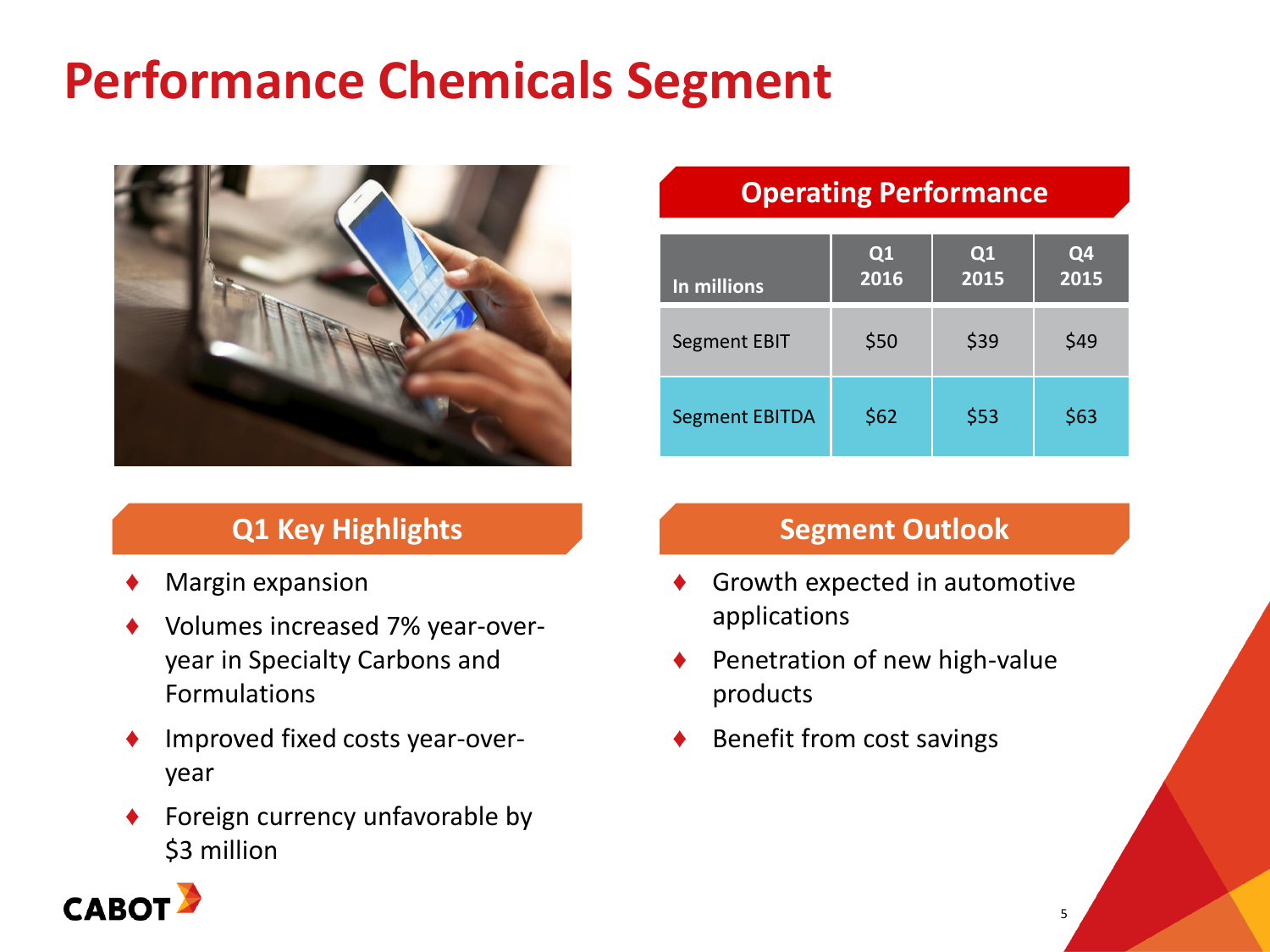## **Purification Solutions Segment**



### **Q1 Key Highlights**

- Unfavorable effects from reducing inventory levels
- Lower volumes
- Improved fixed costs year-overyear, including lower depreciation and amortization
- Mercury removal contract wins

#### **Operating Performance**

| In millions           | Q <sub>1</sub><br>2016 | Q <sub>1</sub><br>2015 | Q <sub>4</sub><br>2015 |
|-----------------------|------------------------|------------------------|------------------------|
| Segment EBIT          | (55)                   | (51)                   | \$2                    |
| <b>Segment EBITDA</b> | \$4                    | \$11                   | \$12                   |

#### **Segment Outlook**

- Volume growth with MATS implementation starting in April 2016
- Growth from new product introductions
- Benefit from cost savings

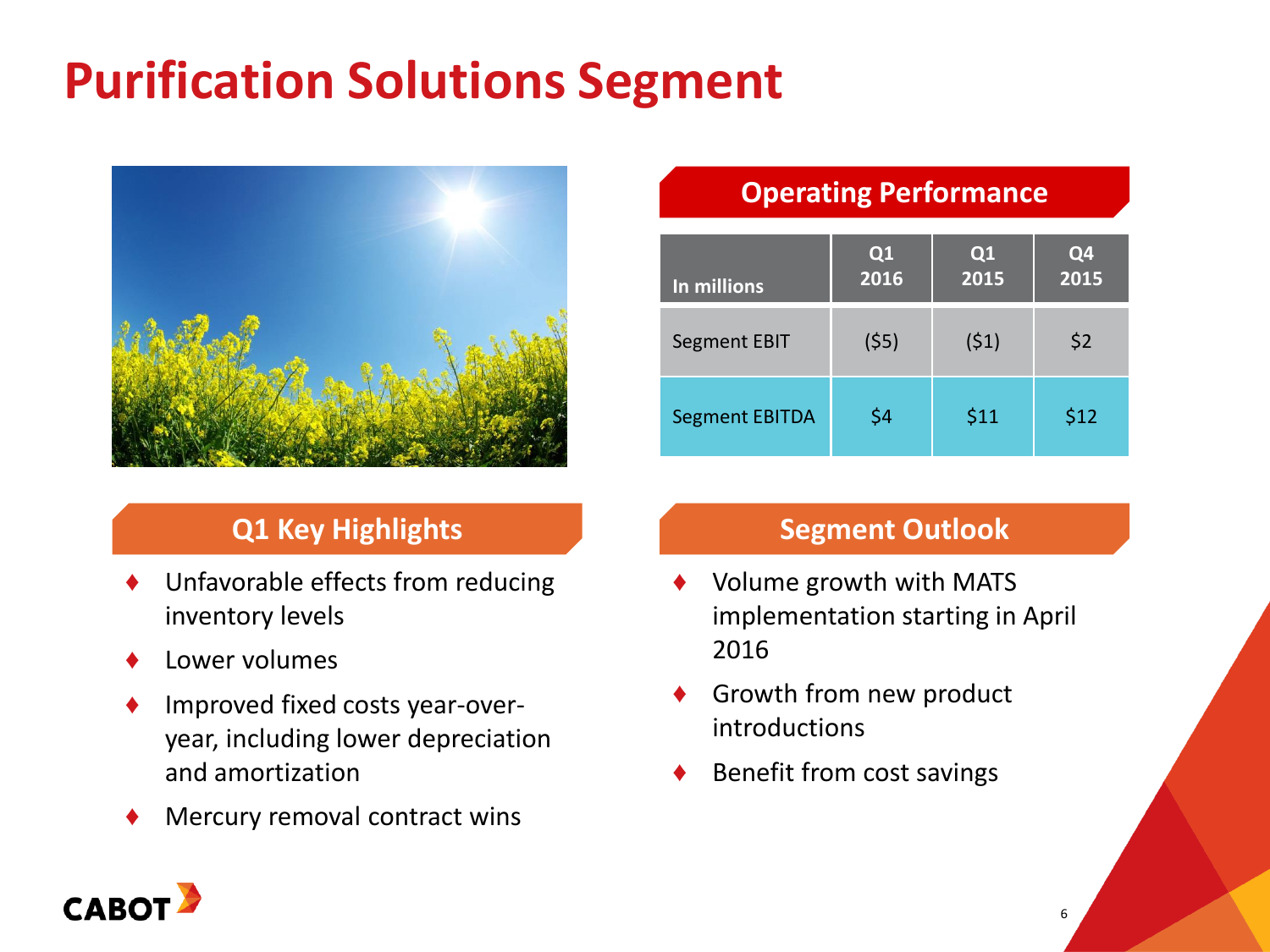# **Specialty Fluids Segment**



### **Q1 Key Highlights**

- Lower level of project activity as compared to the prior year
- $\triangle$  Results impacted by the downturn in the oil and gas industry
- Improved fixed costs year-overyear

#### **Operating Performance**

| In millions           | Q1<br>2016 | Q1<br>2015 | Q4<br>2015 |
|-----------------------|------------|------------|------------|
| Segment EBIT          | \$-        | \$6        | (52)       |
| <b>Segment EBITDA</b> | \$1        | \$6        | (52)       |

#### **Segment Outlook**

7

- Pipeline of projects expected to improve in the second half of fiscal 2016
- Benefit from cost savings

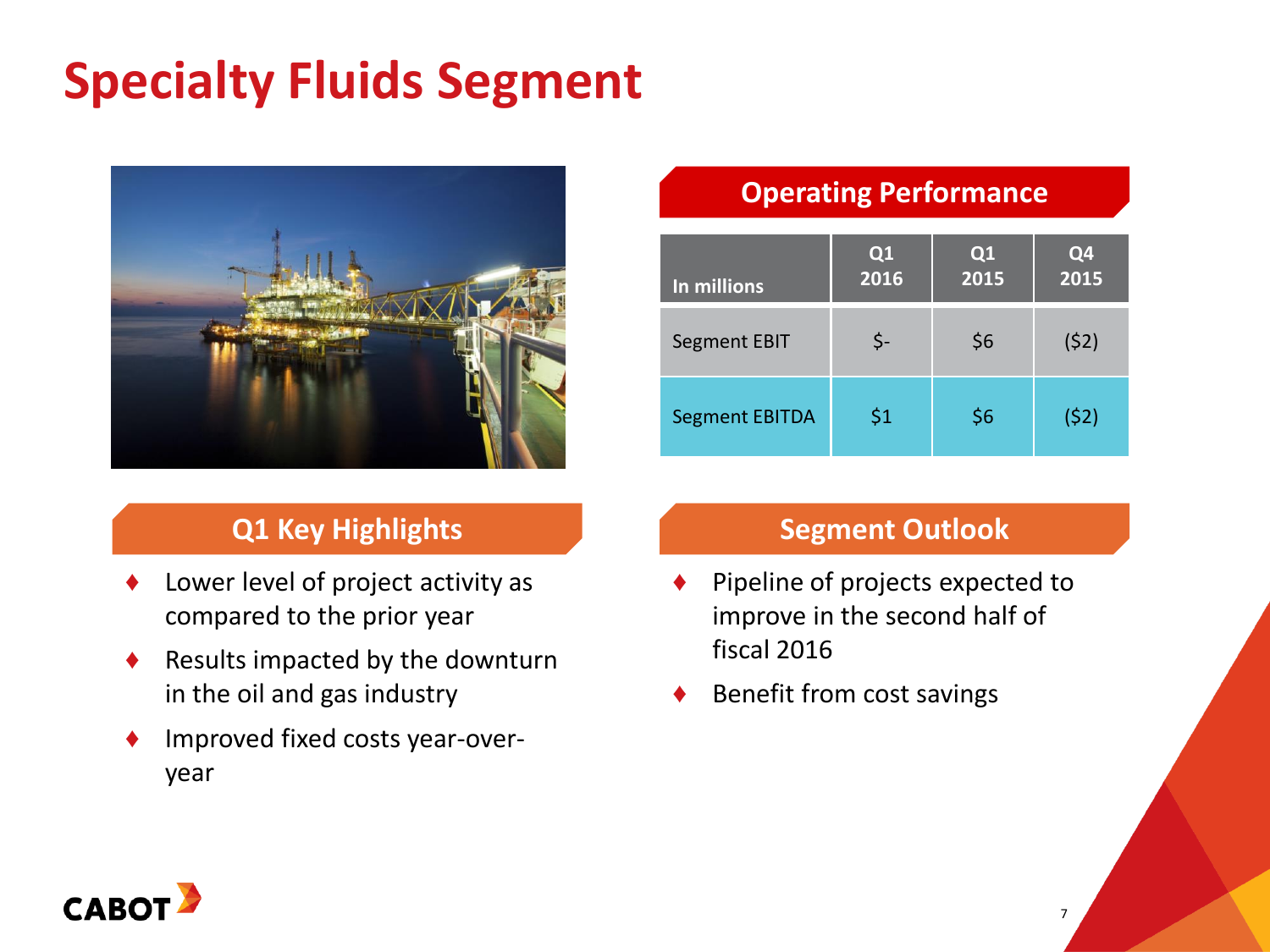# **Q1 2016 Corporate Financial Items**

- Liquidity remained strong at \$1.1 billion
- ◆ Paid \$14 million in dividends
- Repurchased 260,000 shares for \$11 million
- Capital expenditures of \$24 million
- ♦ LIFO benefit of \$2 million
- Operating tax rate of 26%



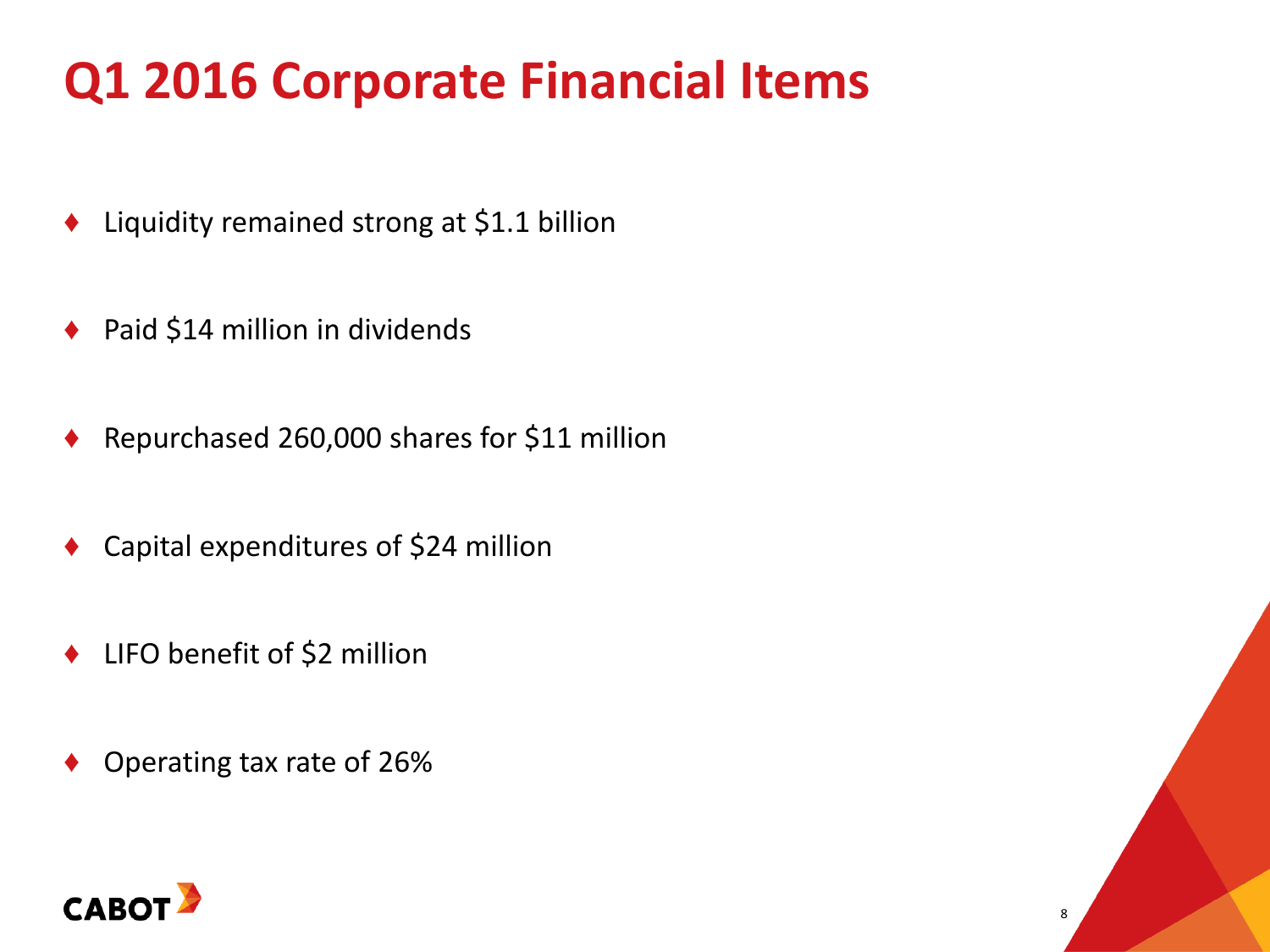### **Conclusion**

#### **OUTLOOK**

#### **Results to improve starting in the second fiscal quarter**

- Benefit from cost savings
- CY 2016 Reinforcement Materials contracts
- Continued strength in Performance Chemicals
- Volume growth in Purification Solutions

#### **Targeting full year increase of adjusted EPS of \$0.75**

◆ Strengthening operating results across the segments as the year progresses

#### **Continue to prioritize returning cash to shareholders**